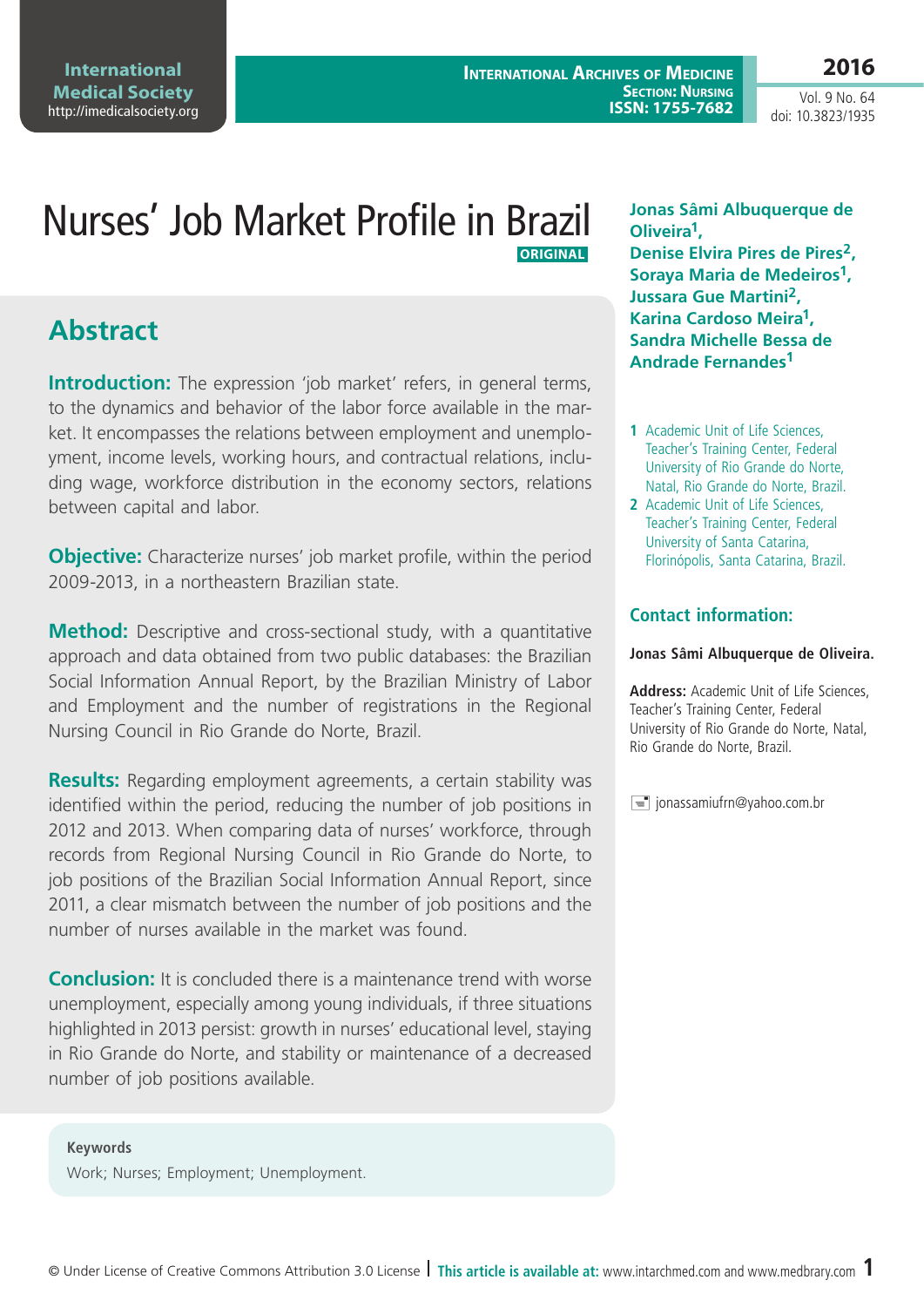### doi: 10.3823/1935

## **Introduction**

The job market expresses, at each social historical time, the outcome of a multidetermined process, strongly influenced by the economic situation [1]. Nurses' job market is a part in this scenario and it is also characterized as a complex phenomenon, particularly influenced by the dynamics of the economy, the health needs, and the policies related to the right and access to health care adopted by the various countries. For analyzing it, there is a need to consider the cyclical situation in each country, the political, economic, and social framework, as well as the specific scenario of the health field and the professions.

Considering the development of capitalist society and the current economic reality, we observe, on the one hand, a great economic development, by producing consumer goods accessible to a part of the society, and, on the other, the social exclusion related to such produced goods. In this society, the economic relations are characterized by an asymmetry of power between those who own the means of production and those that, in order to survive, are forced to sell their labor force [2].

The recent economic crisis has shown a strong impact on employment. Since the late 1960s, the developed capitalist countries experienced a crisis concerning the successful post-Second World War model that disrupted the welfare state and triggered changes in the production mode, so significant that people regard them as a Third Industrial Revolution. It changed the technological basis, with a strong impact of information technology and its applications to various aspects of the production process, as well as the consensus on social rights and the role played by the State in the economy, and big economic blocs redrawing the world geopolitics emerge [3].

More recently, a new international financial crisis has shown up since September 2008, with very negative impacts on developed capitalist countries and it also affected, with a varied intensity, the planet as a whole. Crises affect production, consumption, and the job market, and unemployment is one of their worst outcomes [4, 5].

Regarding the impact of the international crisis on the economic activity level and the job market, it is worth noticing that it emerged in different ways in the various countries. In the case in Brazil, this situation began to be realized with a slowdown in gross domestic product (GDP). For the first time between 2000 and 2009, there was a decreased offer of positions in the formal job market, but it did not interfere with the country's favorable status in the international ranking of nations with economic growth. However, the Brazilian situation differed from other countries where the crisis has no effect at all, such as China and India [6].

In Brazil, in 2009, despite the sharp drop in GDP, the job market continued to show improvement, with continuity in the employment formalization process (generating almost 1 million new job positions with a formal contract), income remained in a recovery process and unemployment rates did not grow [7].

Compulsory deposits were allowed, as well as additional provision of resources to the Brazilian National Bank for Economic and Social Development (BNDES), tax relief, housing program, acceleration of other works related to the Brazilian Growth Acceleration Program (PAC), and many credit lines were approved by the official banks. Increased minimum wage has also represented a strong anti-cyclical impact in 2009 [7].

This scenario has influenced the countercyclical measures adopted by the Brazilian government to face the crisis. Such government measures allowed the formal job market to avoid a decrease and, despite the growth stock showed a lower rate, employment kept growing.

When dealing with the generation of jobs in the health sector in Brazil, the Brazilian Institute of Applied Economic Research (IPEA) reported that nurses and the like were responsible for generating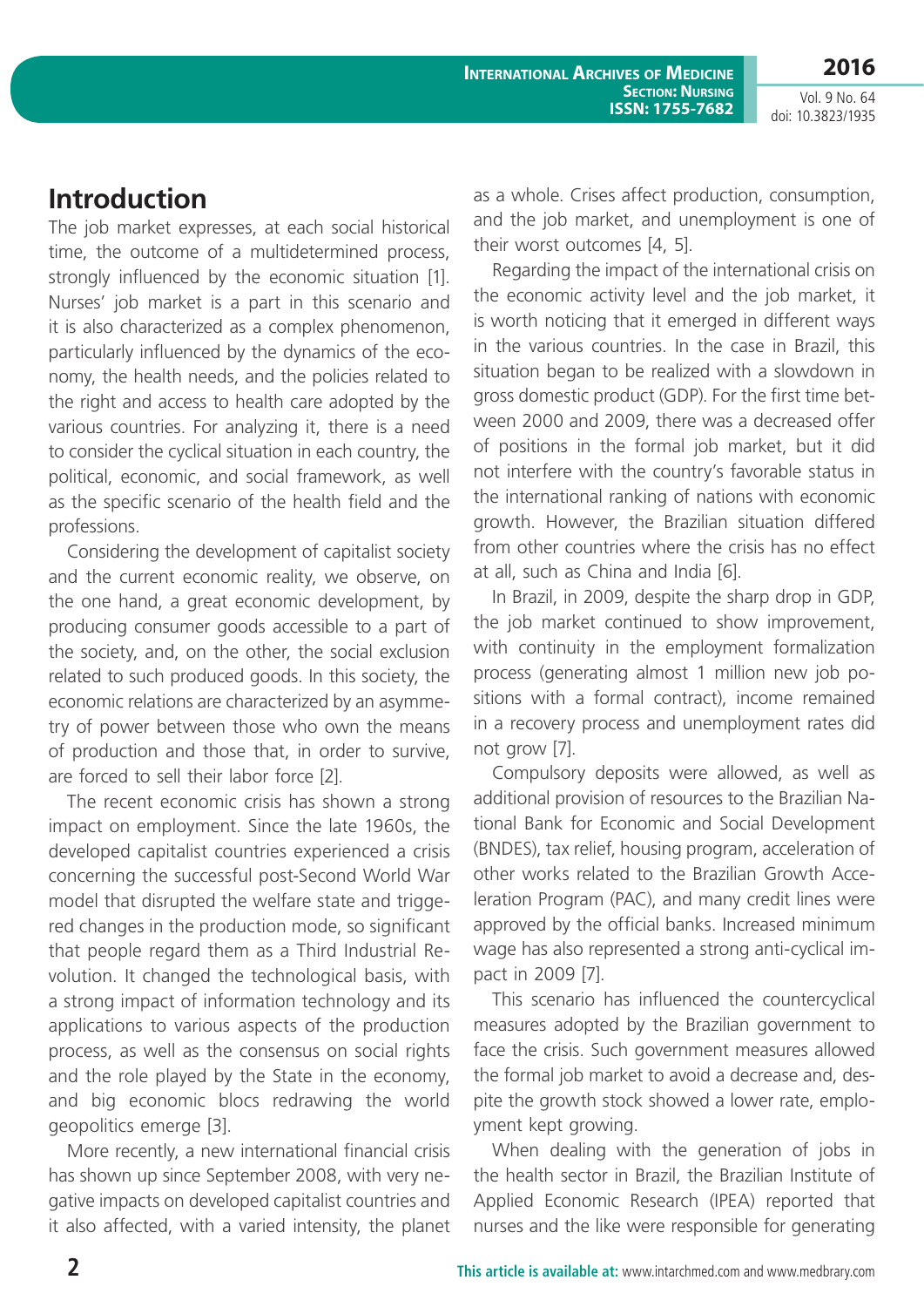27,282 job positions, within the period between 2009 and 2012, being characterized as the Higher Education-based profession with the second greater growth in job positions within the period [8].

With a view to knowing nurses' job market behavior and the relation with the availability of these professionals to the market in Rio Grande do Norte, Brazil, this study aimed to characterize nurses' job market profile within the period from 2009 to 2013.

## **Methodology**

Descriptive and cross-sectional study with a quantitative approach, conducted by means of a secondary, public, data source concerning the job market for nurses and the number of workers available to the market. This study realized one state in northeastern Brazil, by analyzing a historical series related to the number of nurses who are employed in the state and the total amount of professionals qualified for the job market within the same period. To do this, we analyzed the number of workers registered in the Brazilian Social Information Annual Report (RAIS), by the Ministry of Labor and Employment (MTE), and the number of nurses registered in the Regional Nursing Council in Rio Grande do Norte, Brazil (COREN/RN).

Data were collected in two stages. In the first stage a search was carried out on the database of the RAIS ([http://bi.mte.gov.br/bgcaged/caged\\_anuario\\_](http://bi.mte.gov.br/bgcaged/caged_anuario_rais/anuario.htm) [rais/anuario.htm\)](http://bi.mte.gov.br/bgcaged/caged_anuario_rais/anuario.htm). The RAIS was an administrative

record that covers the universe of formal jobs, including workers with a formal contract, according to the Brazilian Consolidation of Labor Laws (CLT), statutory and military civil servants, and the other agreements related to the public administration [9].

The RAIS is provided with data by all employing companies in the country, which inform to the MTE the set of job movements in the reference year. This information is computed and disseminated by the MTE with the total amount of active and inactive employment agreements on the last day of the year. The data from the RAIS cover about 97.0% of the Brazilian formal job market, and, in practice, this is a census on this population [10].

To collect data from the RAIS, we used a structured instrument, prepared by the researchers. The following variables were extracted: number, type, and legal nature of the employment agreements; age group and gender of the employed nurses; working hours and wage; as well as the number of municipalities with nurses and the frequency of nurses per municipality.

The collection of data related to these variables occurred after the completion of registration in the website of the MTE, generating a password for accessing the RAIS database and it this allowed us to extract data from the RAIS **(Figure 1)**.

In the second stage, data were collected on the COREN/RN, with the following variable: total amount of enrolled nurses on December 31, from 2009 to 2013.

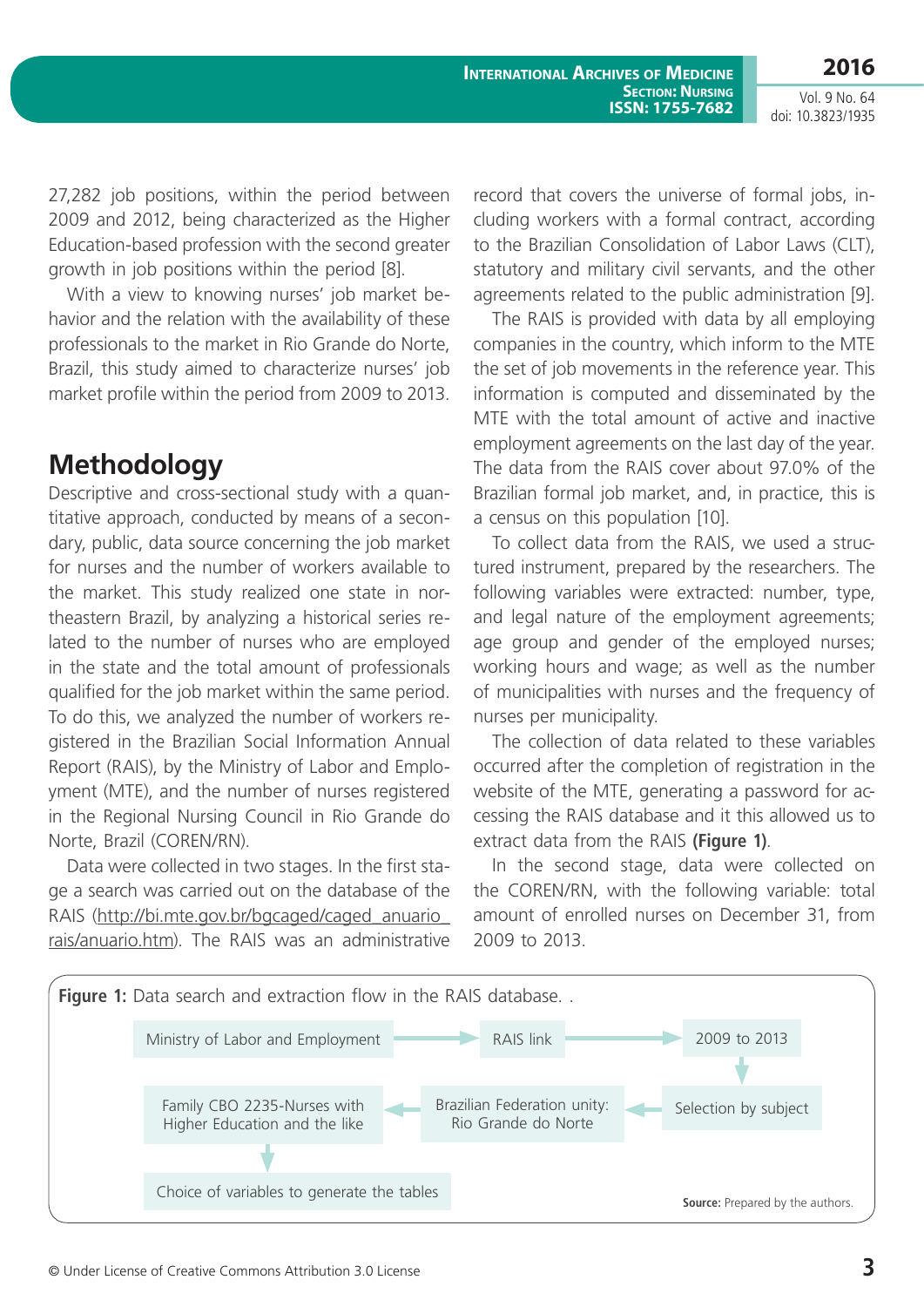Data were collected on the two databases between December 2014 and January 2015. After the collection, data were entered to a database in the software *Microsoft Excel*, version 2010, and a dictionary was prepared (codebook). In this software, a double feed validation process was conducted through two independent typing procedures, in two spreadsheets, then data underwent processing by using descriptive statistics. The analysis was conducted with the aid of the software *Statistical Package for the Social Sciences* (SPSS), version 19.0, for extracting simple and percentage frequencies.

The number of formal employment agreements among nurses from 2009 to 2013 obtained from the RAIS was analyzed in association with that of nurses registered in the COREN/RN in the same years. In all assessment instruments applied, the scores were turned into a percentage scale from 0 to 100%. The scores shown herein are more satisfactory the closer they get to 100.

### **Results**

### **Employment agreements for nurses in Rio Grande do Norte, Brazil**

Considering 167 as the number of municipalities in the state of Rio Grande do Norte, Brazil, there was an increasing entry of nurses within the period used as a basis for this study. It was found that, in 2009, 117 of the municipalities (70.06%) had nurses. In 2010, this number increased to 126 (75.45%); in 2011, they were already 134 municipalities in Rio Grande do Norte (80.24%) with nurses, and they reached 137 (82.04%) in 2012. In 2013, the last year that provided this study with a basis, there were 142 municipalities in the state (85.03%) that already had nurses with an employment agreement. Concerning the location of municipalities with nurses in Rio Grande do Norte, data revealed a predominance of job positions in urban areas.

As for the evolution in the number of employment agreements, there was an increase in 2009, 2010, and 2011 and a decrease in 2012 and 2013. In relation to gender, a strong predominance of women was identified.

In terms of the legal nature of employment agreements, the findings of this study revealed the presence of eight categories **(Table 1)**.

In general, it is observed in **Table 1** that the higher frequencies are related to nurses employed by the public sector, at the three government levels: federal, state, and municipal. Employment in the federal public sector remained relatively stable with some growth between 2009 and 2013. In the sta-

| <b>Legal Nature of Agreements</b>                | 2009  |               | 2010      |               | 2011  |               | 2012                     |               | 2013                     |               |
|--------------------------------------------------|-------|---------------|-----------|---------------|-------|---------------|--------------------------|---------------|--------------------------|---------------|
|                                                  | n     | $\frac{1}{2}$ | n         | $\frac{0}{0}$ | n.    | $\frac{1}{2}$ | n                        | $\frac{1}{2}$ | $\overline{\phantom{0}}$ | $\frac{1}{2}$ |
| Federal Public Sector                            | 203   | 9.97          | 174       | 7.67          | 191   | 7.51          | 197                      | 8.06          | 242                      | 10.77         |
| <b>State Public Sector</b>                       | 689   | 33.82         | 775       | 34.17         | 797   | 31.33         | 790                      | 32.32         | 89                       | 3.96          |
| Municipal Public Sector                          | 586   | 28.77         | 684       | 30.16         | 876   | 34.43         | 690                      | 28.23         | 1.035                    | 46.04         |
| Public Sector - Other                            | 0     | 0.00          | $\bigcap$ | 0.00          |       | 0.04          | $\overline{4}$           | 0.16          | 6                        | 0.27          |
| <b>State Company Entity</b>                      | 7     | 0.34          | 7         | 0.31          | 8     | 0.31          | 8                        | 0.33          | 8                        | 0.36          |
| Private Company Entity                           | 442   | 21.70         | 472       | 20.81         | 500   | 19.65         | 561                      | 22.95         | 697                      | 31.01         |
| Nonprofit Entities                               | 110   | 5.40          | 156       | 6.88          | 170   | 6.68          | 192                      | 7.86          | 168                      | 7.47          |
| Natural Persons and Other Legal<br>Organizations | 0     | 0.00          | $\bigcap$ | 0.00          |       | 0.04          | $\overline{\phantom{a}}$ | 0.08          | 3                        | 0.13          |
| Total                                            | 2,037 | 100           | 2,268     | 100           | 2,544 | 100           | 2,444                    | 100           | 2,248                    | 100           |
| <b>Source:</b> Prepared by the authors           |       |               |           |               |       |               |                          |               |                          |               |

**Table 1.** Legal nature of nurses' employment agreements in Rio Grande do Norte, Brazil (2009-2013).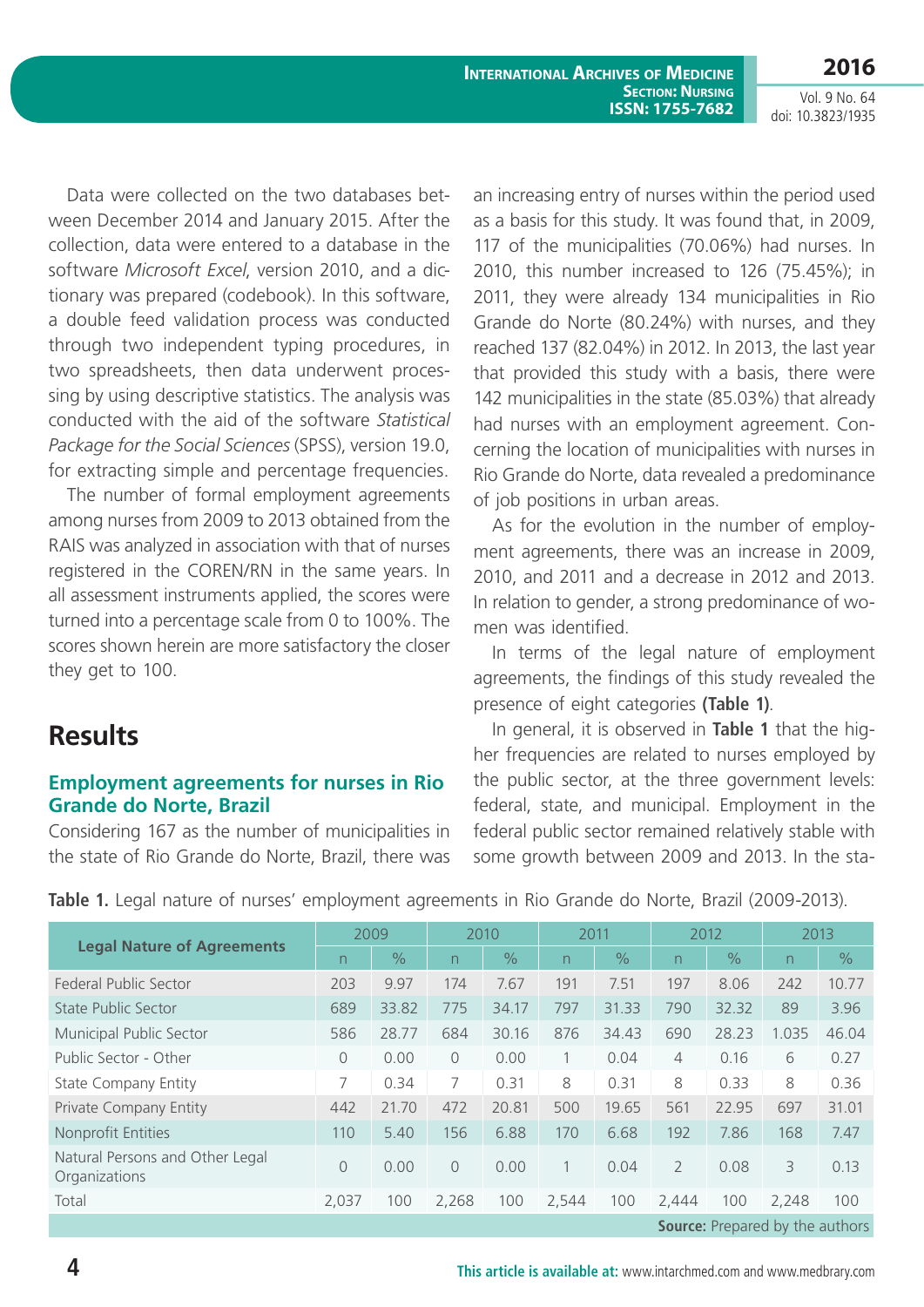te public sector there was a significant decrease in employment agreements, especially since 2012, dropping from 32.32% in 2012 to 3.96% in 2013. At the same time, throughout the study period, the number of employment agreements in the municipal public sector grew annually from 2009 to 2013, with a significant boost between 2012 (28.23%) and 2013 (46.04%).

The second highlight, in relation to the legal nature of agreements, was the private sector, which showed up as the second most important employer. The behavior of employment in this sector, within the period under study, showed some stability but an increased number of agreements between 2009 (21.70%) and 2013 (31.01%).

The third position concerning the number of agreements was held by the nonprofit entities, which kept some growth over the period, reaching 2013 with 7.47% of nurses' agreements.

As for the types, the RAIS ranks 17 employment agreements, however, the research data showed that nurses fit into 13 of them **(Table 2)**.

|                                                                                                                             |                | 2009          | 2010                |               | 2011                |               | 2012           |               | 2013           |               |
|-----------------------------------------------------------------------------------------------------------------------------|----------------|---------------|---------------------|---------------|---------------------|---------------|----------------|---------------|----------------|---------------|
| <b>Types of Agreement/Year</b>                                                                                              | n              | $\frac{1}{2}$ | n                   | $\frac{1}{2}$ | n                   | $\frac{1}{2}$ | n              | $\frac{0}{0}$ | n              | $\frac{1}{2}$ |
| Statutory                                                                                                                   | 1,127          | 55.33         | 1,137               | 50.13         | 1,142               | 44.89         | 1,145          | 46.85         | 655            | 29.14         |
| Provisional                                                                                                                 | 8              | 0.39          | $\mathbf{1}$        | 0.04          | 43                  | 1.69          | 30             | 1.23          | 8              | 0.36          |
| Statutory - Brazilian General Social<br>Security Regime (RGPS)                                                              | 47             | 2.31          | 75                  | 3.31          | 190                 | 7.47          | 182            | 7.45          | 252            | 11.21         |
| Non-member statutory                                                                                                        | 242            | 11.88         | 359                 | 15.83         | 408                 | 16.04         | 273            | 11.17         | 297            | 13.21         |
| Director                                                                                                                    | $\mathbf 0$    | 0.00          | $\bigcirc$          | 0.00          | $\bigcirc$          | 0.00          | $\bigcirc$     | 0.00          | $\mathbf 0$    | 0.00          |
| Previously determined provisional<br>agreement                                                                              | $\overline{0}$ | 0.00          | $\overline{4}$      | 0.18          | $\overline{2}$      | 0.08          | $\overline{0}$ | 0.00          | $\circ$        | 0.00          |
| Previously determined agreement                                                                                             | 25             | 1.23          | 27                  | 1.19          | 39                  | 1.53          | $\overline{9}$ | 0.37          | 65             | 2.89          |
| Municipal Law Agreement                                                                                                     | 7              | 0.34          | 20                  | 0.88          | 23                  | 0.90          | 27             | 1.10          | 33             | 1.47          |
| State Law Agreement                                                                                                         | $\mathsf{O}$   | 0.00          | $\mathsf{O}$        | 0.00          | $\circ$             | 0.00          | $\circ$        | 0.00          | $\overline{0}$ | 0.00          |
| Brazilian Consolidation of Labor Laws<br>- Urban - Non-previously determined<br>legal entity (CLT U/PJ Indeterminate)       | 575            | 28.23         | 639                 | 28.17         | 686                 | 26.97         | 763            | 31.22         | 919            | 40.88         |
| Brazilian Consolidation of Labor Laws<br>- Urban - Previously determined legal<br>entity (CLT U/PJ Determined)              | $\overline{2}$ | 0.10          | 3                   | 0.13          | 8                   | 0.31          | 7              | 0.29          | 6              | 0.27          |
| Brazilian Consolidation of Labor<br>Laws - Urban - Non-previously<br>determined natural persons (CLT U/PF<br>Indeterminate) | $\overline{O}$ | 0.00          | $\overline{O}$      | 0.00          | $\mathbf{1}$        | 0.04          | 3              | 0.12          | $\overline{4}$ | 0.18          |
| Brazilian Consolidation of Labor Laws<br>- Urban - Previously determined<br>natural persons (CLT U/PF Determined)           | $\bigcirc$     | 0.00          | $\circlearrowright$ | 0.00          | $\circlearrowright$ | 0.00          | $\bigcirc$     | 0.00          | $\circledcirc$ | 0.00          |
| Brazilian Consolidation of Labor<br>Laws - Rural - Non-previously<br>determined natural persons (CLT R/PJ<br>Indeterminate) | $\overline{4}$ | 0.20          | $\Omega$            | 0.00          | $\overline{2}$      | 0.08          | 5              | 0.20          | 1              | 0.04          |

**Table 2.** Types of employment agreements for nurses in Rio Grande do Norte, Brazil (2009-2013).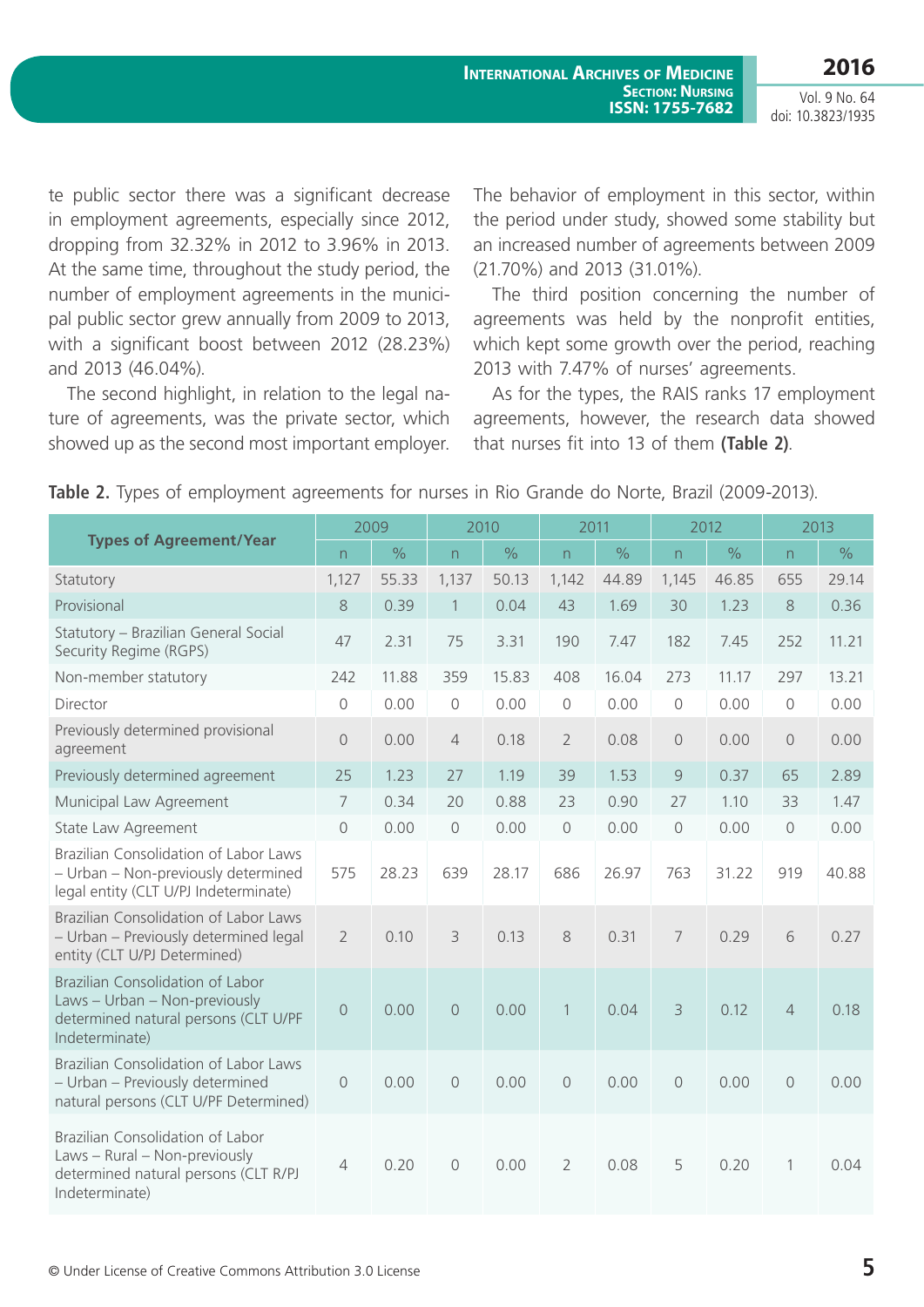**2016**

**International Archives of Medicine SECTION: NURSING ISSN: 1755-7682**

Vol. 9 No. 64 doi: 10.3823/1935

| <b>Types of Agreement/Year</b>                                                                                    | 2009                     |               | 2010      |               | 2011      |               | 2012     |               | 2013           |               |
|-------------------------------------------------------------------------------------------------------------------|--------------------------|---------------|-----------|---------------|-----------|---------------|----------|---------------|----------------|---------------|
|                                                                                                                   | $\overline{\phantom{0}}$ | $\frac{1}{2}$ | n         | $\frac{1}{2}$ | n.        | $\frac{1}{2}$ | n        | $\frac{1}{2}$ | n.             | $\frac{9}{6}$ |
| Brazilian Consolidation of Labor Laws<br>- Rural - Previously determined natural<br>persons (CLT R/PJ Determined) | 0                        | 0.00          | 3         | 0.13          | $\bigcap$ | 0.00          | $\Omega$ | 0.00          | 0              | 0.00          |
| Detached                                                                                                          | $\Omega$                 | 0.00          | $\bigcap$ | 0.00          | $\bigcap$ | 0.00          | $\Omega$ | 0.00          | 4              | 0.18          |
| Apprentice                                                                                                        | $\Omega$                 | 0.00          | $\Omega$  | 0.00          | $\Omega$  | 0.00          | $\Omega$ | 0.00          | $\overline{0}$ | 0.00          |
| Total                                                                                                             | 2,037                    | 100           | 2,268     | 100           | 2,544     | 100           | 2,444    | 100           | 2.248          | 100           |
| <b>Source:</b> Prepared by the authors.                                                                           |                          |               |           |               |           |               |          |               |                |               |

Among the agreements, the largest number found referred to the group of statutory nurses (including the specifications: statutory, statutory under the Brazilian General Social Security Regime, and non-member statutory) corresponding to 53.56% in 2013. When comparing the frequency per year of jobs described in the regime known only as 'statutory' for nurses in Rio Grande do Norte, there was a sharp decrease in this type of agreement between 2012 (46.85%) and 2013 (29.14%). However, most of nurses' agreements in the state fall into the statutory categories.

The second group consists in the contracts governed by the CLT (including: previously determined agreement, non-previously determined agreement, natural person, legal entity, and urban and rural workers), totaling, in 2013, 41.37%. It is worth highlighting that almost all CLT agreements are within the "urban workers, legal entity, and nonpreviously determined" category. Considering the behavior of CLT agreements within the period, there was an increase from 28.23% in 2009 to 40.88% in 2013.

Data on nurses' age group, working hours, and average wage in the state of Rio Grande do Norte, within the period from 2009 to 2013, are shown in **Table 3**.

Out of the total number of nurses in Rio Grande do Norte with an active employment agreement, according to the RAIS, in relation to the age group,

| <b>Variables/Year</b> | 2009           |               | 2010           |               | 2011  |               | 2012           |               | 2013  |               |
|-----------------------|----------------|---------------|----------------|---------------|-------|---------------|----------------|---------------|-------|---------------|
|                       | $\overline{n}$ | $\frac{0}{0}$ | $\overline{n}$ | $\frac{0}{0}$ | n     | $\frac{1}{2}$ | $\overline{n}$ | $\frac{0}{0}$ | n     | $\frac{0}{0}$ |
| Age group (years)     |                |               |                |               |       |               |                |               |       |               |
| $16*$ to 24           | 107            | 5.25          | 137            | 6.04          | 142   | 5.58          | 90             | 3.68          | 100   | 4.45          |
| 25 to 29              | 341            | 16.74         | 476            | 20.99         | 598   | 23.51         | 526            | 21.52         | 548   | 24.38         |
| 30 to 39              | 519            | 25.48         | 587            | 25.88         | 672   | 26.42         | 718            | 29.38         | 823   | 36.61         |
| 40 to 49              | 597            | 29.31         | 593            | 26.15         | 586   | 23.03         | 538            | 22.01         | 424   | 18.86         |
| 50 to 64              | 459            | 22.53         | 455            | 20.06         | 525   | 20.64         | 550            | 22.50         | 336   | 14.95         |
| $\geq 65$             | 14             | 0.69          | 20             | 0.88          | 21    | 0.83          | 22             | 0.90          | 17    | 0.76          |
| Working hours         |                |               |                |               |       |               |                |               |       |               |
| Up to 12              | 6              | 0.29          | 6              | 0.26          | 27    | 1.06          | 6              | 0.25          | 28    | 1.25          |
| 16 to 20              | 37             | 1.82          | 36             | 1.59          | 34    | 1.34          | 27             | 1.10          | 225   | 10.01         |
| 21 to 30              | 128            | 6.28          | 132            | 5.82          | 227   | 8.92          | 217            | 8.88          | 273   | 12.14         |
| 31 to 40              | 1,423          | 69.86         | 1,594          | 70.28         | 1,704 | 66.98         | 1,719          | 70.34         | 1,126 | 50.09         |
| 41 to 44              | 443            | 21.75         | 500            | 22.05         | 552   | 21.70         | 475            | 19.44         | 596   | 26.51         |

**Table 3.** Nurses' age group, working hours, and average wage in Rio Grande do Norte, Brazil (2009-2013).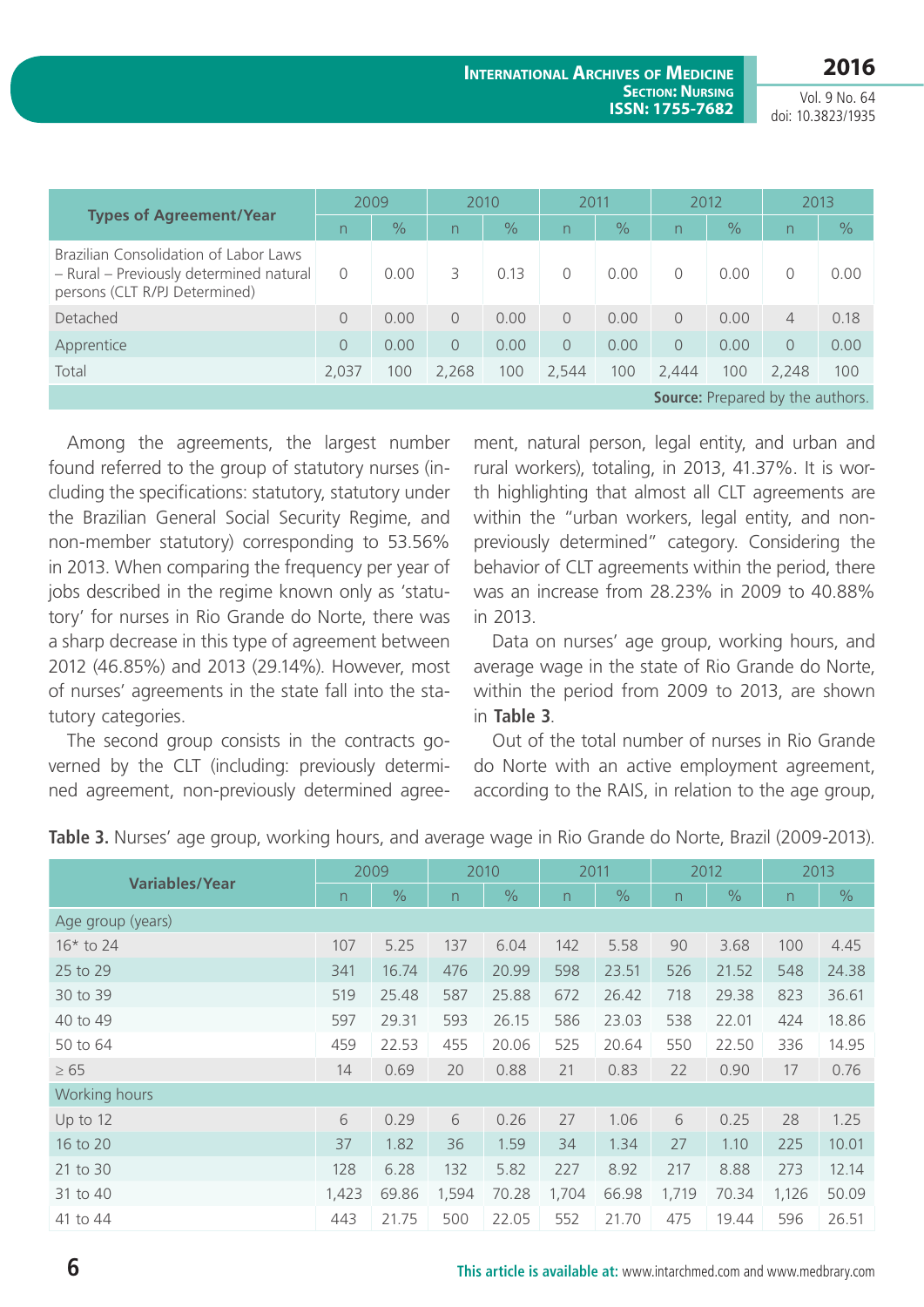| <b>Variables/Year</b>                                                                                                 | 2009           |               | 2010  |               | 2011           |               | 2012           |       | 2013           |               |
|-----------------------------------------------------------------------------------------------------------------------|----------------|---------------|-------|---------------|----------------|---------------|----------------|-------|----------------|---------------|
|                                                                                                                       | $\overline{n}$ | $\frac{0}{0}$ | n     | $\frac{0}{0}$ | n.             | $\frac{0}{0}$ | $\overline{n}$ | $\%$  | n              | $\frac{0}{0}$ |
| Average wage (minimum wage)**                                                                                         |                |               |       |               |                |               |                |       |                |               |
| Up to 0.50                                                                                                            | 5              | 0.25          | 7     | 0.31          | $\overline{2}$ | 0.08          | 6              | 0.25  | 3              | 0.13          |
| 0.51 to 1.00                                                                                                          | $\overline{9}$ | 0.44          | 12    | 0.53          | 20             | 0.79          | $\overline{9}$ | 0.37  | 11             | 0.49          |
| 1.01 to 1.50                                                                                                          | 47             | 2.31          | 54    | 2.38          | 59             | 2.32          | 48             | 1.96  | 60             | 2.67          |
| 1.51 to 2.00                                                                                                          | 38             | 1.87          | 39    | 1.72          | 58             | 2.28          | 61             | 2.50  | 78             | 3.47          |
| 2.01 to 3.00                                                                                                          | 175            | 8.59          | 210   | 9.26          | 188            | 7.39          | 199            | 8.14  | 307            | 13.66         |
| 3.01 to 4.00                                                                                                          | 221            | 10.85         | 271   | 11.95         | 346            | 13.60         | 518            | 21.19 | 614            | 27.31         |
| 4.01 to 5.00                                                                                                          | 343            | 16.84         | 411   | 18.12         | 496            | 19.50         | 421            | 17.23 | 415            | 18.46         |
| 5.01 to 7.00                                                                                                          | 467            | 22.93         | 533   | 23.50         | 579            | 22.76         | 477            | 19.52 | 357            | 15.88         |
| 7.01 to 10.00                                                                                                         | 451            | 22.14         | 442   | 19.49         | 409            | 16.08         | 413            | 16.90 | 189            | 8.41          |
| 10.01 to 15.00                                                                                                        | 247            | 12.13         | 211   | 9.30          | 274            | 10.77         | 189            | 7.73  | 126            | 5.60          |
| 15.01 to 20.00                                                                                                        | 25             | 1.23          | 48    | 2.12          | 66             | 2.59          | 69             | 2.82  | 62             | 2.76          |
| More than 20.00                                                                                                       | 5              | 0.25          | 27    | 1.19          | 44             | 1.73          | 25             | 1.02  | 22             | 0.98          |
| Unclassified                                                                                                          | $\overline{4}$ | 0.20          | 3     | 0.13          | 3              | 0.12          | $\mathcal{G}$  | 0.37  | $\overline{4}$ | 0.18          |
| Total                                                                                                                 | 2,037          | 100           | 2,268 | 100           | 2,544          | 100           | 2,444          | 100   | 2,248          | 100           |
| <b>Source:</b> Prepared by the authors<br>*: Age considered for the first job in the area.                            |                |               |       |               |                |               |                |       |                |               |
| **: As for the variable average wage, it was based on the Brazilian minimum wage in effect within the data collection |                |               |       |               |                |               |                |       |                |               |

period of this research (R\$ 678.00) (BRASIL, 2014).

it was found that the lower frequencies are among young people and the individuals  $\geq$  65 years.

Young people aged between 16 and 24 years totaled, in 2013, 100 nurses, corresponding to 4.45% of the total employment agreements. Within this period, there was some fluctuation in the percentage of young people employed, with a decrease between 2009 (5.25%) and 2013 (4.45%). The nurses aged above 50 years totaled, in 2013, 15.71% of the employment agreements.

The great predominance was among young adults and those at mature age, i.e. from 25 to 49 years, totaling, in 2013, 79.85% of the nurses employed in the state.

As for nurses' working hours in Rio Grande do Norte, it was found, in 2013, that the weekly working hours above 30 hours accounted for the higher frequencies of the existing agreements, totaling 76.60% of these workers. In the same year, a very small number, 1.25% of the total number of employed nurses, had up to 12 working hours per week and a total of 22.15% had between 16 and 30 working hours per week. It is worth noticing that, within the period, the number of workers who had between 16 and 30 working hours per week increased.

Regard wage, based on the minimum wage of R\$ 678.00 in 2013, corresponding to the value in the Brazilian currency, **Table 3** describes the frequency of wages earned by nurses between 2009 and 2013 in Rio Grande do Norte. According to **Table 3**, it is observed that, in 2013, the number of Higher Education-based nursing professionals in the state earned wages for carrying out their labor activities within the range from 2.01 to 7.00 minimum wages, totaling 75.31% of this workforce (R\$ 1,356.00 to 4,746.00).

Considering the set of employed nurses, it is observed that, throughout the period, there were nurses earning less than 1 minimum wage. In 2013, those earning up to 1 minimum wage amounted to 0.62% of this workforce. It is also worth noticing,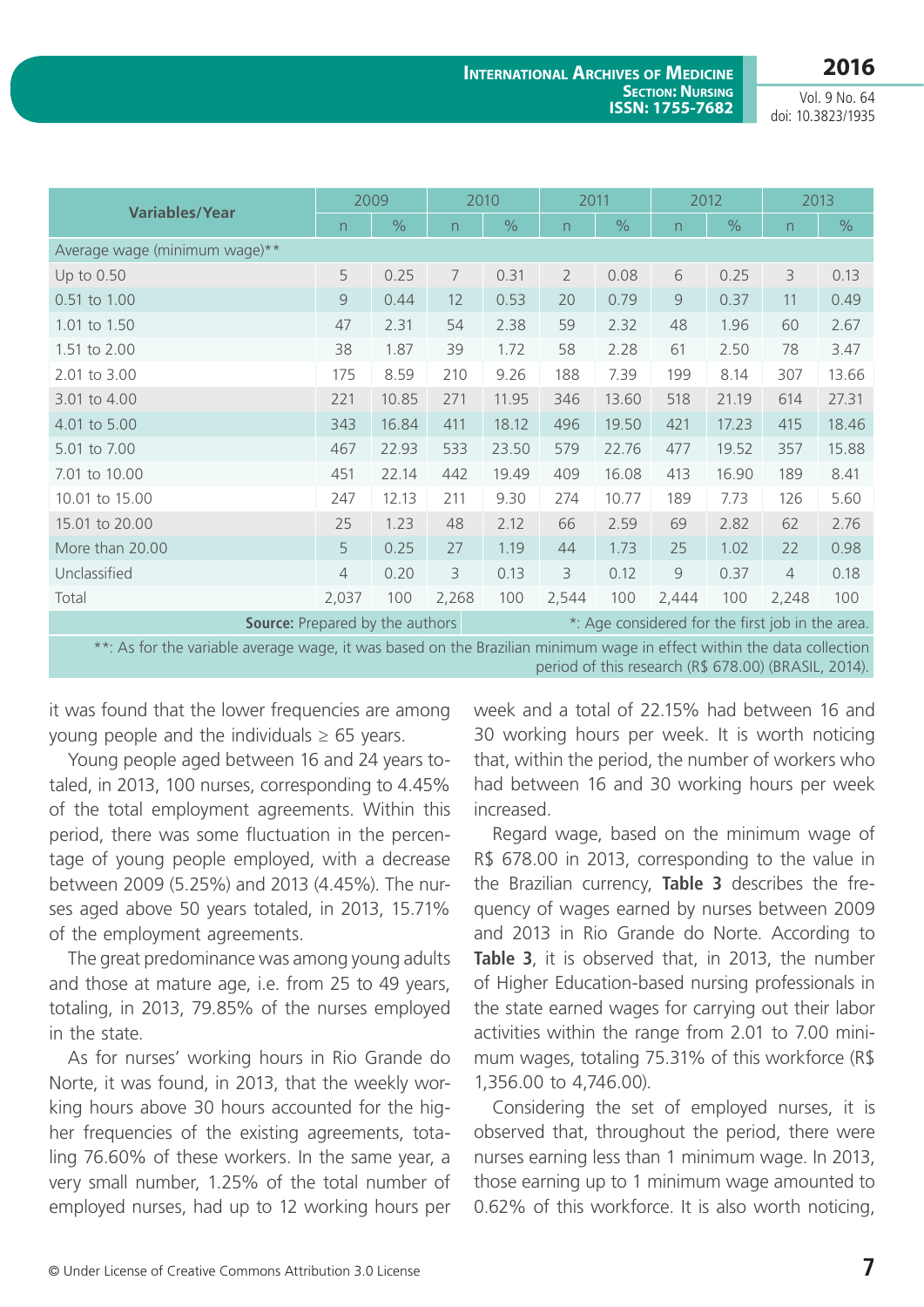**International Archives of Medicine SECTION: NURSING ISSN: 1755-7682**

**2016** Vol. 9 No. 64

doi: 10.3823/1935

at the other end, there are also a small number (9.34%, in 2013) of nurses earning above 10 minimum wages (R\$ 6,780.00). And only 4 (0.98%) earned more than 20 minimum wages, in 2013.

### **Number of nurses available versus existing job positions**

The outcomes of this second axis are related to the comparison of findings of data collected on the databases of the RAIS and the COREN/RN.

The findings on the COREN/RN inform the number of nurses enrolled, i.e. the number of nurses qualified to pursue the profession. And data from the RAIS show the movements of job positions made available by companies that employ nurses in Rio Grande do Norte.

The association of findings on the two databases shown in **Figure 2** allows us to make inferences about nurses' job market behavior in Rio Grande do Norte.

When comparing data made available regarding nurses' workforce, through records from the CO-REN/RN, with the job positions registered in the RAIS, since 2011, a clear mismatch between the number of job positions and the number of nurses available in the job market was found. While there



is some stability followed by a drop in the number of jobs, since 2011, a steady growth in the number of nurses available in the job market was noticed, with a large increase since 2010.

### **Discussion**

Nurses' job market behavior has been the subject of current concern among scholars around the world, especially in developed countries. In these studies, we notice trends of migration, scarcity, increase, and, at the same time, decrease in job positions, ease and also difficulty for getting into the workplace and changes in contractual arrangements.

Nurses' job market in Rio Grande do Norte showed that, unlike the migration data found in the international literature, an increasing number of nurses graduated in the state, especially after the number of Higher Education institutions started to grow, since 2004, have remained in the state [11, 12]. According to data on nurses qualified for professional practice in Rio Grande do Norte, nurses registered in the COREN/RN remain available or they get into the job market of this state.

By analyzing the relation between job positions registered in the RAIS and the number of nurses registered in the COREN/RN, there is a mismatch signaling an unemployment scenario. Having in mind the maintenance of the current scenario, with an increase in the number of graduated professionals, their permanence in the job market in the state, and stability or decrease in the number of job positions available, a worrying scenario of increased unemployment in the next period may emerge. It is worth noticing that this situation is even more dramatic concerning newly graduated young individuals. The findings of this research are close to what was observed in the national and international literature on the exclusion and/or difficulty of young people to get into the current job market.

The first job, which constitutes a key issue both in the young individual's decision and from the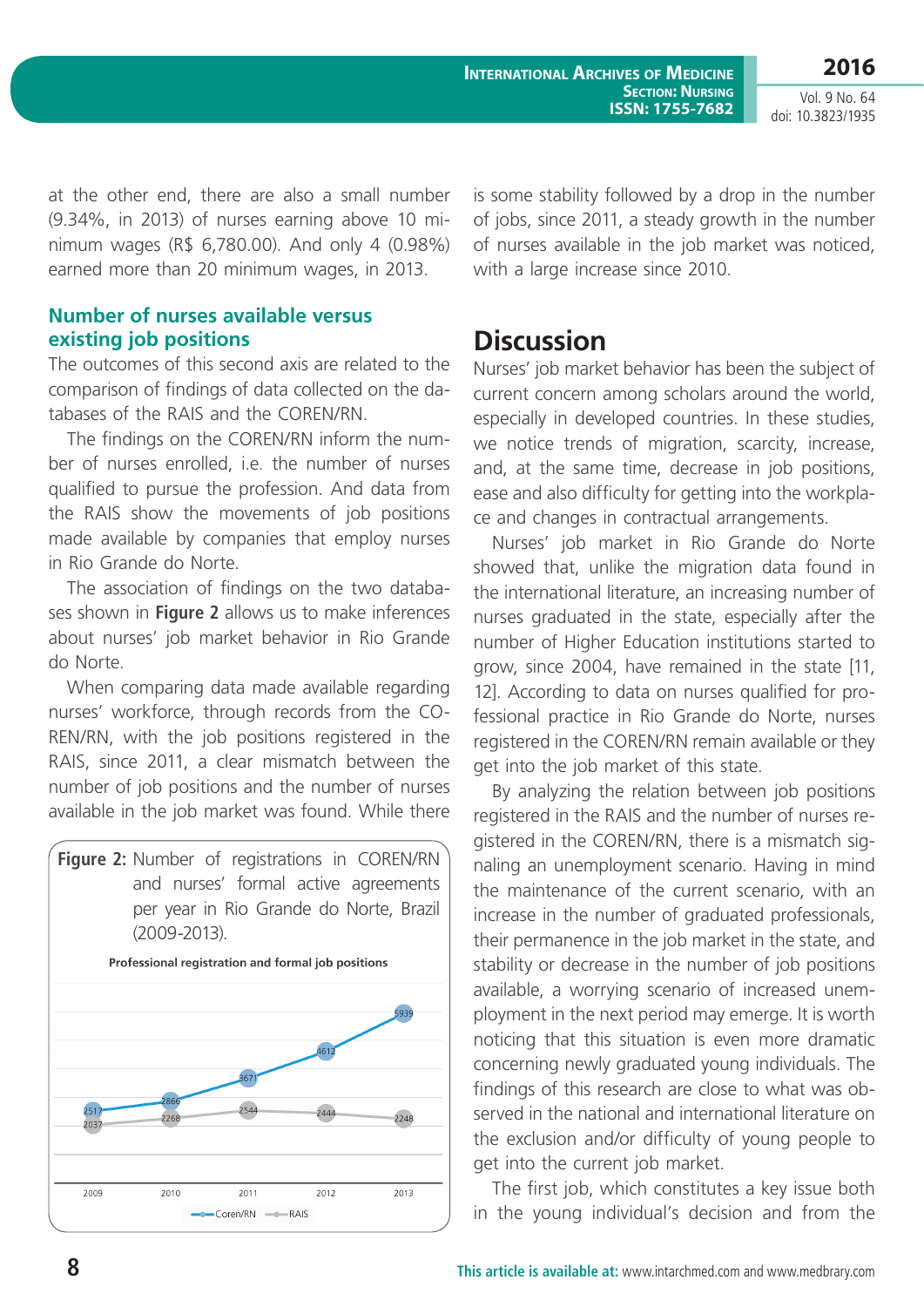**International Archives of Medicine SECTION: NURSING ISSN: 1755-7682**

**2016** Vol. 9 No. 64

doi: 10.3823/1935

family perspective, has significant national implications when thinking of a new transition phase of the society. When considering the number of young individuals, Brazil ranks fifth in the world. This ranking brings the country to the scenario of young people who depend on parents at the economic level to a large extent, due to the absence of jobs for this age group. It is worth noticing that even young people who are more capable to get into the job market than their parents, as for educational level and vocational education, are frustrated because of recurrent unemployment, or desolated in face of low pay occupation, which prevents them from achieving economic independence [13].

The predominance of nurses' employment agreements in Rio Grande do Norte took place within the public sector, with a greater concentration in the municipal public sector. This piece of information seems to be related to the government policies aimed at increasing health access in Brazil, post-1988 Constitution, creation of the Brazilian National Health System (SUS) and the Brazilian Family Health Program (PSF), then named as the Brazilian Family Health Strategy (ESF). The ESF has been systematically expanded in the country, especially since 2004, and also in Rio Grande do Norte [9, 14].

In the whole set of availability of job positions, which has been relatively stable with a slight decrease between 2012 and 2013, unlike the growing number of graduated nurses, the scenario in Rio Grande do Norte resembles that observed in other countries, with a relation between market and economic performance.

In this regard, the international literature shows there is a relation between economic crisis and shortage of resources for hiring personnel in hospitals within the public sector. In post-2008 period, there were common problems, such as: decreased GDP, decreased government budgets, decreased investment in health and increased unemployment, especially among young people [15-20].

The economic reform aimed at the market has provided fewer resources available for hiring several professionals in many countries of Eastern Europe, Central Asia, and Latin America. This scenario of lower investment in human resources generates hiring freeze, with an impact on nurses' workforce and a tendency to maintain or reduce the number of these professionals [21-24].

Despite data from the RAIS does not show a significant presence of labor precariousness among nurses in the scenario under study, there is a need for further research about this phenomenon, which the very design of this research may have failed to capture. The reference to the issue of labor precariousness has been motivated by data from the literature related to the current labor world and also by the types of nurses' employment agreements in other countries [25, 26]. In this regard, the predominance of casual work, i.e. occasional work in more than 90% of nurses' agreements in the country [27].

In terms of working hours in nurses' employment agreements in Rio Grande do Norte, it was found that, despite the fight put up by nursing professionals to regulate their working hours as 30 hours per week, most nurses in the state (76.60%) have more than 30 working hours per week.

Concerning nurses' wages in Rio Grande do Norte, data from the RAIS show a big wage gap, also in relation to what has been claimed by the category. provided for by a bill presented to the Brazilian National Congress in 2009 (PL 4,924/2009), which addresses the wage of nursing professionals, nurse, nursing technician, nursing assistant, and midwife. This bill proposed in 2009 a R\$ 4,450.00 wage floor (value set to be readjusted according to the accumulated variation in the Brazilian National Consumer Price Index (INPC) [28].

# **Final considerations**

Considering the scenario in the state under study, research findings point out an unemployment trend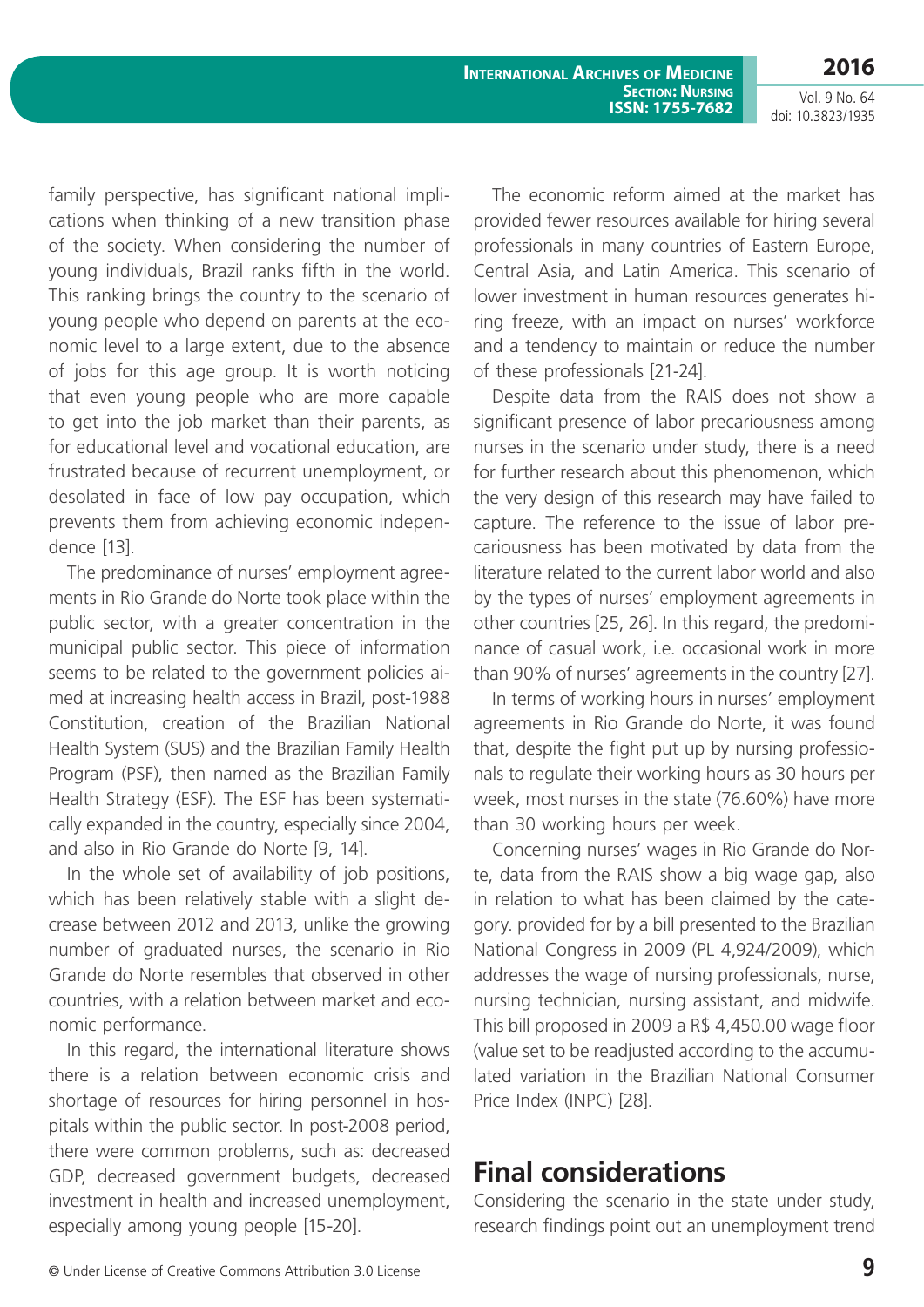**2016**

Vol. 9 No. 64 doi: 10.3823/1935

in the area, if three factors that were clearly evidenced in 2013 persist: growth in nurses' educational level, staying in Rio Grande do Norte, and stability or maintenance of a decreased number of job positions available. This phenomenon tends to be more severe among the young population that is more fragile both concerning professional experience to compete for the best jobs and in terms of their vulnerability issue, due to the need for income, leading them to undergo unstable job positions, provisional, part-time, as well as the various forms of underemployment.

The outcomes point out the immediate need for claims by the professional category regarding an increased number of job positions for nurses, as well as strengthened prioritization mechanisms of employment generation incentive policies for young people, by means of greater attention to the first job in the profession. However, it is also crucial to invest in appreciating public service workers, having in mind the strengthening of SUS, which starts from the maintenance of statutory agreements and reduction of the other modes of contractual arrangements, investment in better wages, and deployment of plans regarding job positions and wages, establishment of working hours and wage floor compatible with the profession, encouraging professional qualification.

Data show that further studies in this field may support changes in the setting of trends in nurses' job market, having in mind the economic, political, context and health care prioritization measures in a scenario of need for nurses to provide people with care, especially those in need of care within the primary health care and those undergoing impacts triggered by the maintenance and/or epidemiological and demographic changes.

### **Acknowledgments**

The authors thank to the COREN/RN for the approval and availability regarding the use of its database, indispensable to this study.

# **References**

- **1.** Silva LMO, Dedecca CS. Dimensão e características do mercado de trabalho no macrocomplexo da saúde brasileira. Revista da ABET. 2014; 6(2): 1-36.
- **2.** Belluzzo LG. O capital e suas metamorfoses. São Paulo, SP: Unesp; 2013.
- **3.** Pires D. Reestruturação produtiva e trabalho em saúde no Brasil. 2. ed. São Paulo, SP: Annablume; 2008.
- **4.** ILO. Global Employment Trends. Geneva: International Labour Office, January; 2009.
- **5.** Organização Internacional do Trabalho (OIT). Brasil, uma estratégia inovadora de crescimento com equidade. Genebra: Organização Internacional do Trabalho. Instituto Internacional de Estudos do Trabalho; 2011.
- **6.** Departamento Intersindical de Estatísticas e Estudos Socioeconômicos (DIEESE). Estudo setorial da construção. São Paulo, Estudos e Pesquisas, 56; 2011.
- **7.** Departamento Intersindical de Estatísticas e Estudos Socioeconômicos (DIEESE). Resultados da gestão orçamentária e financeira do Estado do Rio Grande do Norte: análise comparativa, Período: 2010 a 2014; 2012.
- **8.** Instituto de Pesquisas Econômicas e Aplicadas (IPEA). Ranking traz ocupações com os maiores salários; 2013.
- **9.** Brasil. Ministério da Saúde. Secretaria de Atenção à Saúde. Departamento de Atenção Básica. Nota técnica. Informações sobre as ações e programas do Departamento de Atenção Básica do Rio Grande do Norte. Brasília: Editora do Ministério da Saúde; 2015.
- **10.** Brasil. Ministério do Trabalho. Relação Anual de Informações Sociais (RAIS) do Ministério do Trabalho e Emprego. Brasília; 2015.
- **11.** Freeman M. et al. Migration: a concept analysis from a nursing perspective. Journal of advanced nursing. 2011; 68(5): 1176-86.
- **12.** Brasil. Empregabilidade e Trabalho dos Enfermeiros no Brasil. Relatório Final. RH/IMS – UERJ; 2004
- **13.** Pochmann M. A batalha pelo primeiro emprego. São Paulo, SP: Publisher Brasil; 2007.
- **14.** Brasil. Ministério da Saúde. Secretaria de Atenção à Saúde. Departamento de Atenção Básica. Nota técnica. Informações sobre as ações e programas do Departamento de Natal; 2015.
- **15.** Buchan J, O`May F, Dussault G. Nursing workforce policy and the economic crisis: a global overview. Journal of advanced nursing. 2013; 45(3): 298-307.